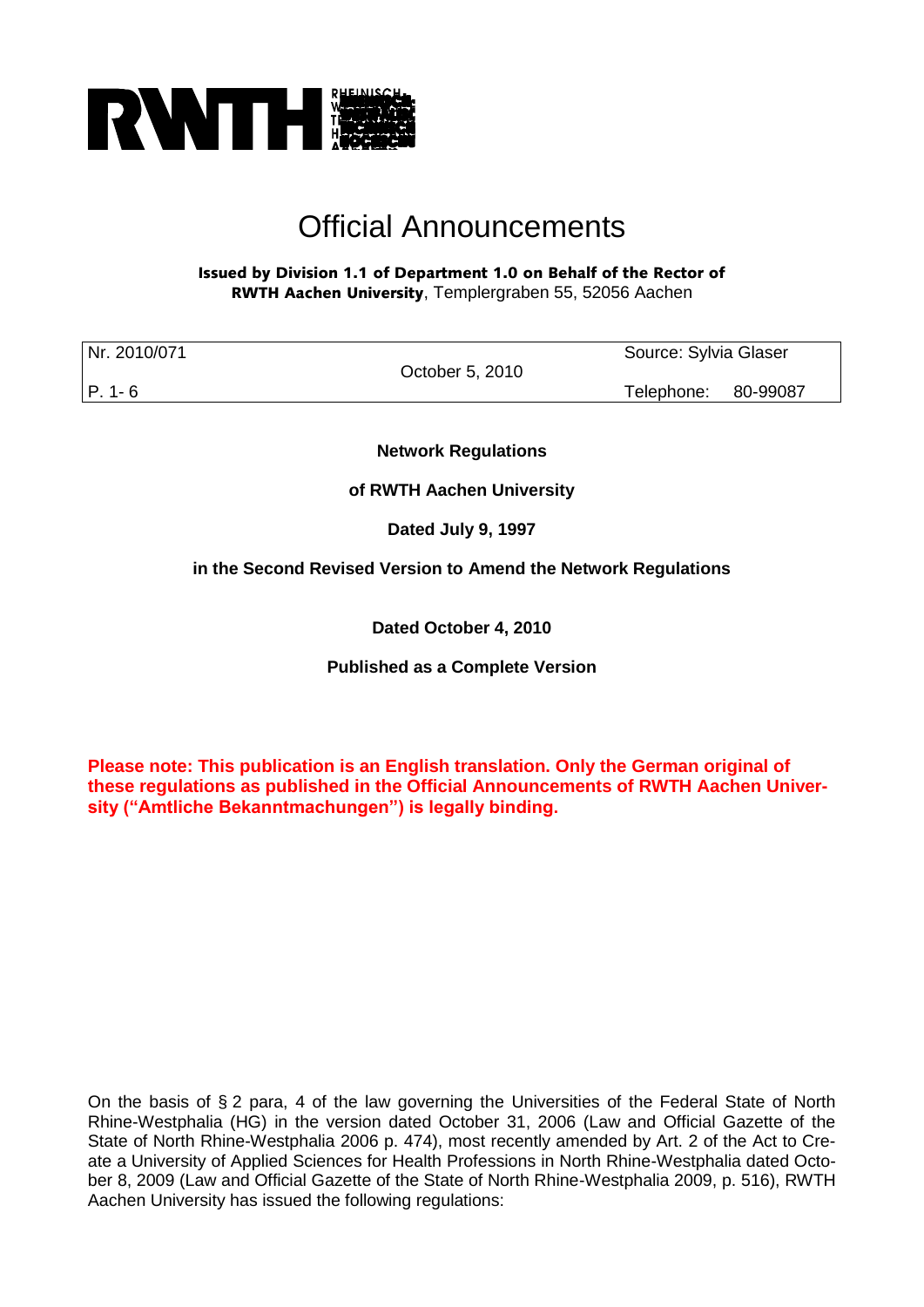# **Table of Contents**

- § 1 Definition of the Data Network
- § 2 Competences, Responsibilities
- § 3 Operations
- § 4 Services
- § 5 Access
- § 6 Use
- § 7 Exclusion from Use
- § 8 Implementing Provisions
- § 9 Entry Into Force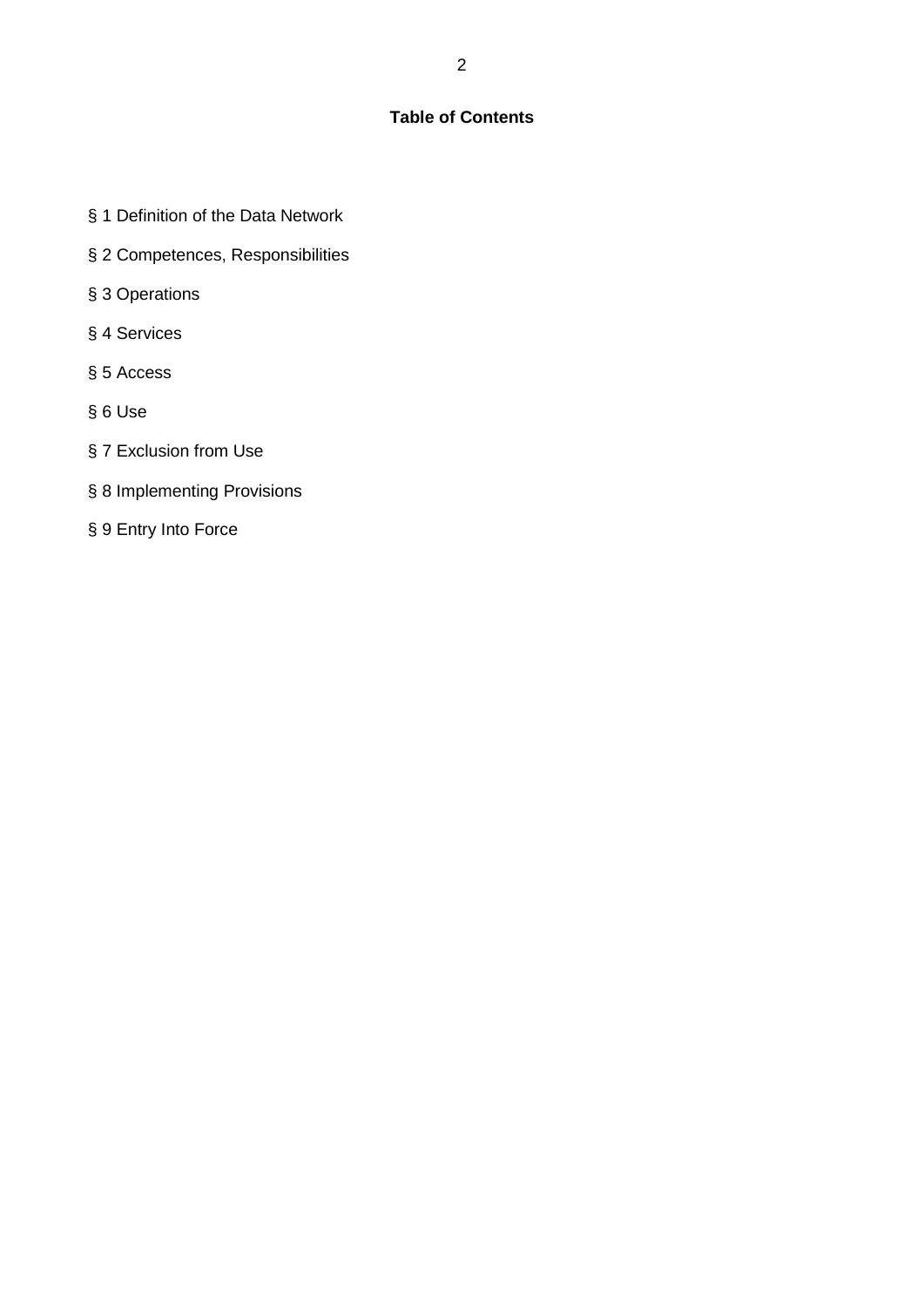#### **§ 1 Definition of the Data Network**

The data network of RWTH Aachen University is an infrastructure facility of the university, which serves to facilitate internal and external data communication. It includes the technical equipment, transmission media, terminal devices and services used for this purpose.

#### **§ 2 Competences, Responsibilities**

- (1) Technically, the IT Center is directly responsible for operating the main distribution network as well as external connections and feeder lines to building and institute networks via various media; in some cases, additional internal and external services are used (e.g. Telecommunications Center, Telekom). Local networks of individual higher education institutions are connected at specified transfer points. These local networks are set up by the higher education institutions themselves and operated on the basis of these network regulations. Each institution shall appoint a contact person to the IT Center who is responsible for its network and its terminal equipment and who coordinates the connection and operation of network components and terminal equipment in accordance with the technical and administrative specifications of the IT Center.
- (2) The IT Center is responsible for
	- a) the planning and implementation of the data network,
	- b) its adaptation to the state of the art; and
	- c) the operation of the data network.

It may delegate responsibility in sub-areas to the departments, the university administration or other university institutions in consultation with the bodies assuming responsibility. In the Central University Administration and the medical institutions, responsibility for planning and operation is transferred to the divisions and teams responsible there. Details are set out in existing regulations or will be set out in supplementary regulations to be drawn up.

#### **§ 3 Operations**

- (1) The IT Center and the subnetwork operators ensure that network operations are as secure and uninterrupted as possible. Foreseeable restrictions on the availability of the network and individual services shall be announced by the operator in good time. Special requirements or expected extraordinary loads on the network must be reported to and coordinated with the operator as early as possible.
- (2) The generally applicable protocols and services (basic services) are defined and announced by the IT Center. Requirements going beyond this require special agreements.
- (3) The IT Center can collect and evaluate traffic data as part of network management (troubleshooting, capacity investigations).
- (4) Hardware and software for monitoring the entire network may only be used by the IT Center. The operation of hardware and software for monitoring subnetworks must be coordinated with the IT Center.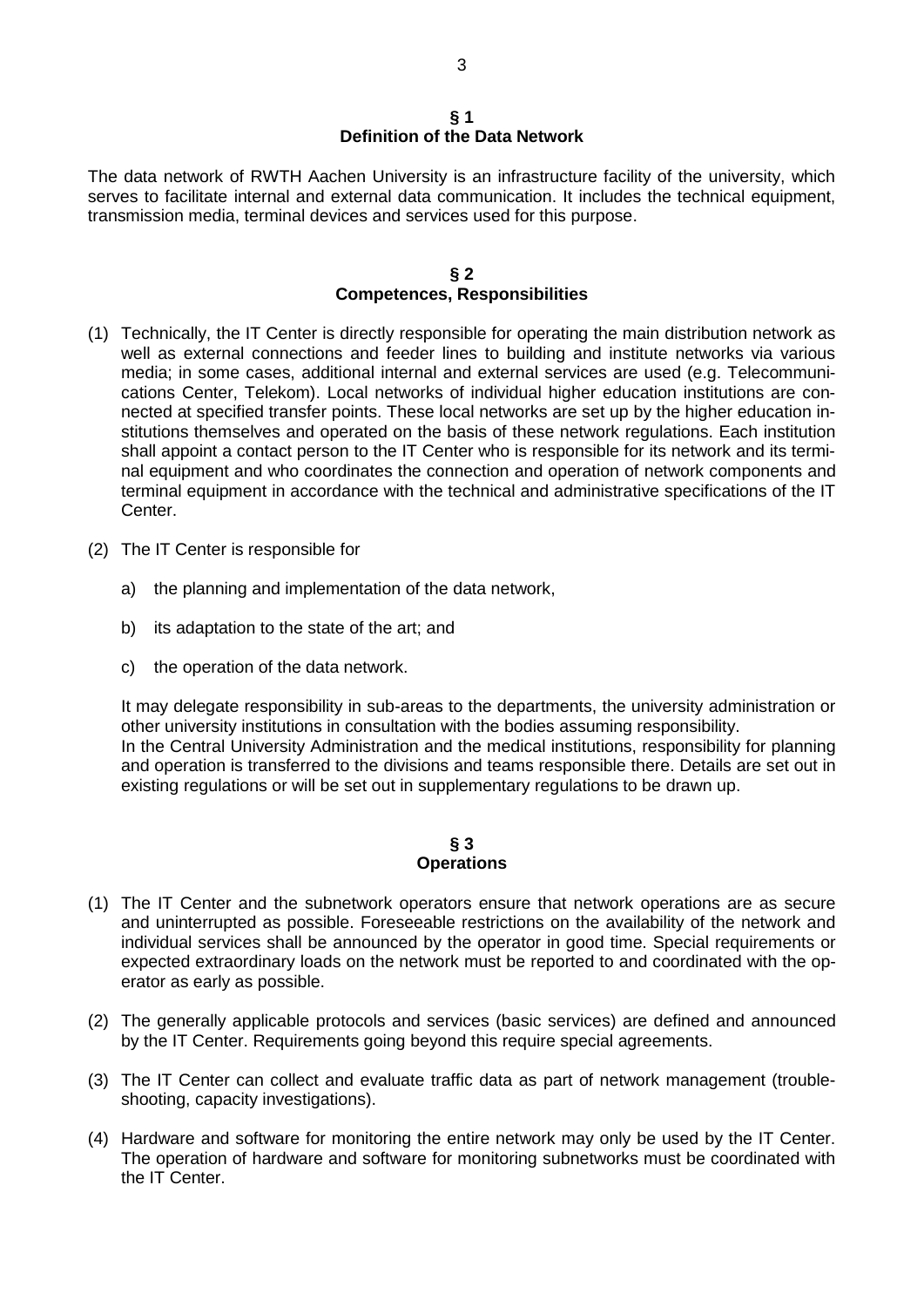(5) Necessary measures to secure the network are taken by the IT Center in accordance with technical developments and brought to the attention of the Rector's Committee for the IT Center. The users in the university will be informed of the necessary measures in good time. Those who do not comply with these measures and obligations will have only limited access to the network and limited possibilities for action and use of the university's resources until the inadequacies have been remedied.

#### **§ 4 Services**

- (1) All network services offered must be approved by the IT Center.
- (2) The provider of a service is responsible for its content and quality. Services which are not basic services may only be offered if the provider is named. They determine the terms of use; in the case of chargeable services, they arrange for billing.

## **§ 5 Access**

- (1) Authorization to access the network and the basic services is granted by the operators of the respective terminal equipment. Access to other services is provided by the service providers.
- (2) Access via terminal equipment outside the RWTH network is available via the external connections provided by the IT Center for this purpose. The IT Center establishes regulations for this access. The IT Center adapts the scope and technology of these access points to the extent possible. The establishment and operation of further access facilities require the approval of the IT Center.

#### **§ 6 Use**

- (1) A user of the data network is any person who uses or offers services in this network. All members of RWTH Aachen University as well as third parties are entitled to use the library after explicit approval by the Rectorate.
- (2) The use of the data network must be based on economic and ethical considerations. It must be appropriate to the tasks of the university.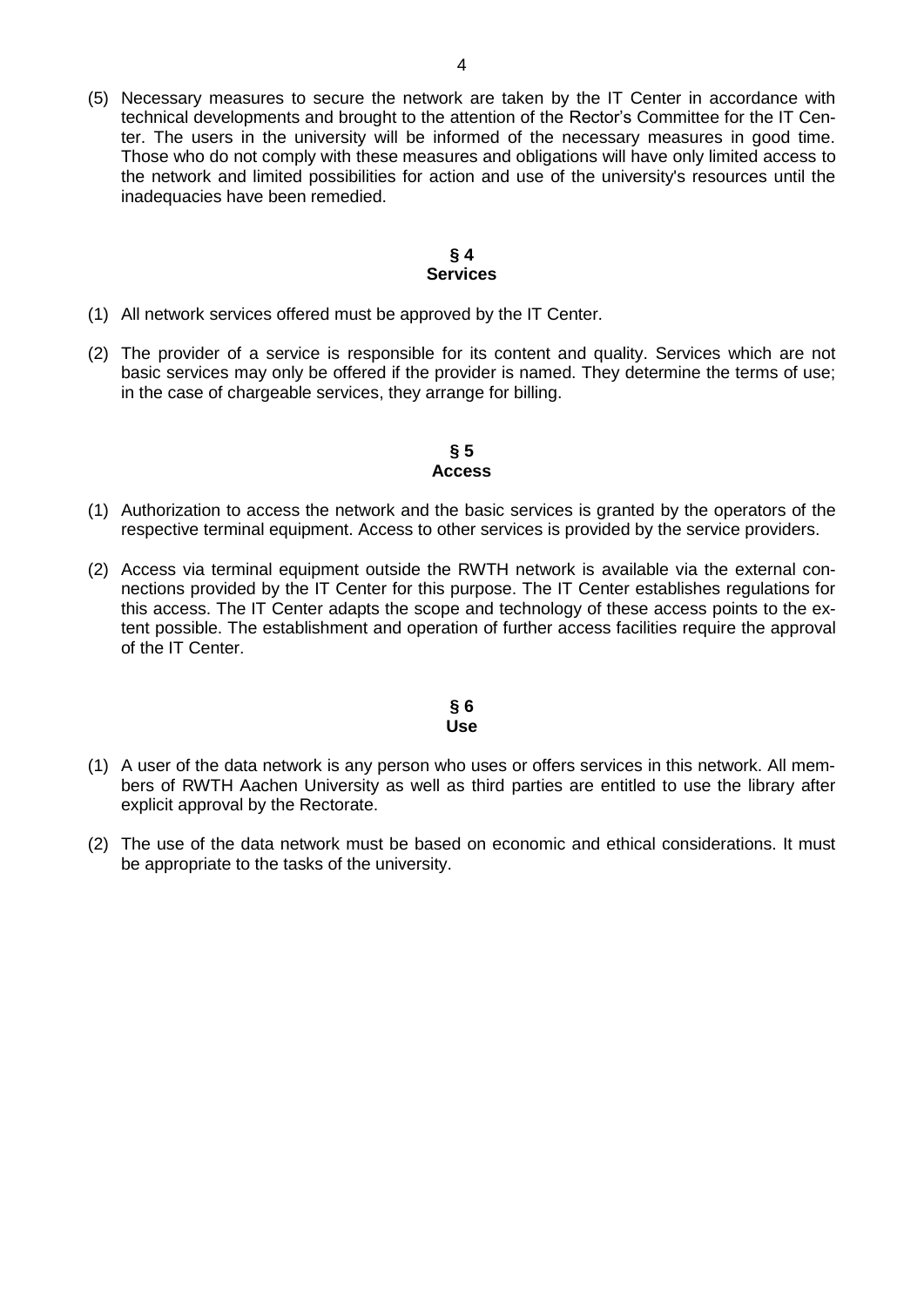#### **§ 7 Exclusion from Use**

- (1) Anyone who violates the network regulations, including their implementing provisions, may be temporarily or permanently excluded from further use of the network. Further consequences under employment and service law remain unaffected.
- (2) An infringement is deemed to have occurred in the case of uneconomical use or use unrelated to the fulfillment of the University's tasks or in the case of an infringement of laws or other legal provisions, in particular:
	- a) the violation of property rights (copyrights, etc.), data protection, personal integrity, and privacy of other persons,
	- b) the use of networks and services to monitor the performance and behavior of individuals, the non-observance of the concluded service agreements,
	- c) the non-observance of the statutory participation rights of the staff representatives, the dissemination of racist, extremist, sexist, pornographic, and discriminatory data content,
	- d) the unauthorized use of software.
- (3) If the University incurs costs as a result of the misuse, the person responsible is obliged to reimburse the costs.

# **§ 8 <sup>1</sup> Implementing Provisions**

The implementing provisions of the network regulations apply. These are to be published in the official announcements of RWTH Aachen University and brought to the attention of users when they are granted access.

## **§ 9 Entry Into Force**

These regulations come into force as an Official Announcement of RWTH on the day following their publication.

At the same time, the network regulations of July 9, 1997 (Official Announcements of RWTH Aachen University, No. 457, p. 1636), in the version of the first regulations amending the network regulations of August 1, 2005 (Official Announcements of RWTH Aachen University, No. 1002, p. 8033-8034) shall cease to be in force.

<sup>&</sup>lt;u>.</u>  $1$  The implementing provisions of the Network Regulations are published in Official Announcement no [2010/070](http://www.rwth-aachen.de/cms/root/Die_RWTH/Aktuell/~xhf/Amtliche_Bekanntmachungen/?search=2010%2F070&page=)